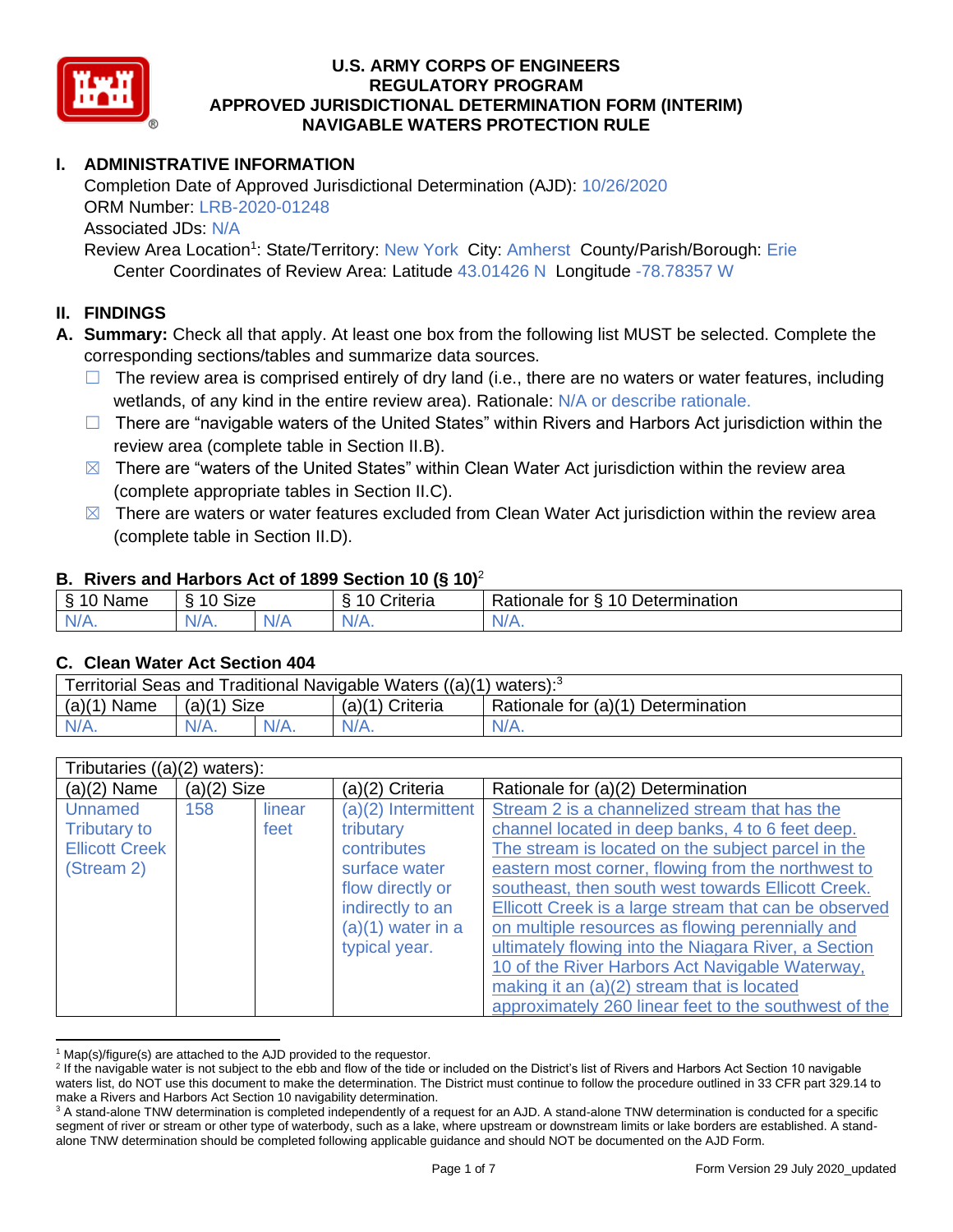

| Tributaries $((a)(2)$ waters): |               |                 |                                                                                                                                                                                                                                                                                                                                                                                                                           |
|--------------------------------|---------------|-----------------|---------------------------------------------------------------------------------------------------------------------------------------------------------------------------------------------------------------------------------------------------------------------------------------------------------------------------------------------------------------------------------------------------------------------------|
| $(a)(2)$ Name                  | $(a)(2)$ Size | (a)(2) Criteria | Rationale for (a)(2) Determination                                                                                                                                                                                                                                                                                                                                                                                        |
|                                |               |                 | subject parcel. During the 30SEP2020 site visit,<br>Stream 2 was flowing and had approximately 1 foot<br>of water depth in the channel. Majority of the<br>channel had vegetation growth throughout the<br>center of it, indicating that flow is limited or lessened<br>during certain times of the year allowing the<br>vegetation to grow. Considering the resources, the<br>water resources report titled "Wetland and |
|                                |               |                 | <b>Waterbodies Delineation Report for 2635-2691</b><br>North Forest Road, Town of Amherst, Erie County,<br>New York for CHA" dated September 4, 2020, and<br>the 30SEP2020 site visit, Stream 2 has intermittent<br>flow that directly flows into an (a)(2) water.<br>Therefore, Stream 2 has been determined to be an<br>(a)(2) intermittent tributary.                                                                  |

| Lakes and ponds, and impoundments of jurisdictional waters $((a)(3)$ waters): |                    |  |                 |                                    |  |  |  |
|-------------------------------------------------------------------------------|--------------------|--|-----------------|------------------------------------|--|--|--|
| $(a)(3)$ Name                                                                 | $(a)(3)$ Size      |  | (a)(3) Criteria | Rationale for (a)(3) Determination |  |  |  |
| N/A.                                                                          | $N/A$ .<br>$N/A$ . |  | $N/A$ .         | $N/A$ .                            |  |  |  |

| Adjacent wetlands $((a)(4)$ waters): |                  |  |                            |                                    |  |  |
|--------------------------------------|------------------|--|----------------------------|------------------------------------|--|--|
| $(a)(4)$ Name                        | $(a)(4)$ Size    |  | Criteria<br>(a)(4) $\zeta$ | Rationale for (a)(4) Determination |  |  |
| N/A.                                 | $N/A$ .<br>'V/A. |  | $N/A$ .                    | $N/A$ .                            |  |  |

# **D. Excluded Waters or Features**

| Excluded waters $((b)(1) - (b)(12))$ : <sup>4</sup> |                       |                  |                                    |                                                                                                                                                                                                                                                                                                                                                                                                                                                   |  |  |  |
|-----------------------------------------------------|-----------------------|------------------|------------------------------------|---------------------------------------------------------------------------------------------------------------------------------------------------------------------------------------------------------------------------------------------------------------------------------------------------------------------------------------------------------------------------------------------------------------------------------------------------|--|--|--|
| <b>Exclusion Name</b>                               | <b>Exclusion Size</b> |                  | Exclusion <sup>5</sup>             | Rationale for Exclusion Determination                                                                                                                                                                                                                                                                                                                                                                                                             |  |  |  |
| <b>Wetland 1</b>                                    | 1.52                  | $\text{acre}(s)$ | $(b)(1)$ Non-<br>adjacent wetland. | Wetland 1 does not meet the definition of an<br>$(a)(1)$ , $(a)(2)$ , $(a)(3)$ , or $(a)(4)$ water. Wetland 1<br>does meet the definition of a wetland, but does<br>not abut an $(a)(1)-(a)(3)$ water, is not separated<br>from an $(a)(1)-(a)(3)$ water by a natural berm or<br>barrier, and is not separated from another water                                                                                                                 |  |  |  |
|                                                     |                       |                  |                                    | by a man made feature that has an engineered<br>mechanism for water exchange in a typical year.<br>Specifically, through the review of the submitted<br>water resources report titled "Wetland and<br><b>Waterbodies Delineation Report for 2635-2691</b><br>North Forest Road, Town of Amherst, Erie<br>County, New York for CHA" dated September 4,<br>2020, the wetland boundary was completely<br>surrounded by uplands with no surface water |  |  |  |

<sup>4</sup> Some excluded waters, such as (b)(2) and (b)(4), may not be specifically identified on the AJD form unless a requestor specifically asks a Corps district to do so. Corps districts may, in case-by-case instances, choose to identify some or all of these waters within the review area.

 $5$  Because of the broad nature of the (b)(1) exclusion and in an effort to collect data on specific types of waters that would be covered by the (b)(1) exclusion, four sub-categories of (b)(1) exclusions were administratively created for the purposes of the AJD Form. These four sub-categories are not new exclusions, but are simply administrative distinctions and remain (b)(1) exclusions as defined by the NWPR.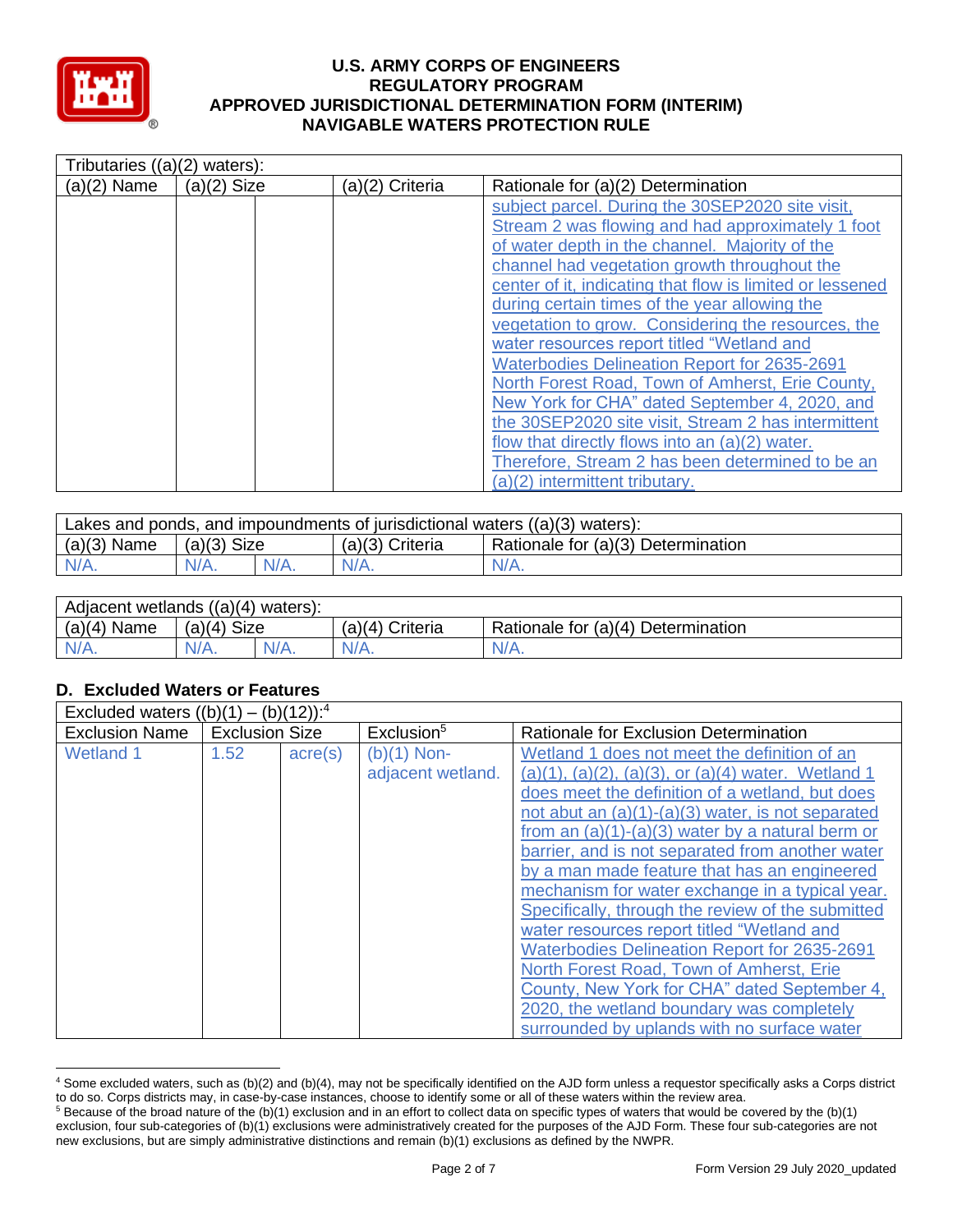

| Excluded waters $((b)(1) - (b)(12))$ : <sup>4</sup> |                       |                  |                                    |                                                                                                                                                                                                                                                                                                                                                                                                                                                                                                                                                                                                                                                                                                                                                                                                                                                                                                                                                                                                                                                                                                                                                                                                                                                                                                                                                    |  |  |  |
|-----------------------------------------------------|-----------------------|------------------|------------------------------------|----------------------------------------------------------------------------------------------------------------------------------------------------------------------------------------------------------------------------------------------------------------------------------------------------------------------------------------------------------------------------------------------------------------------------------------------------------------------------------------------------------------------------------------------------------------------------------------------------------------------------------------------------------------------------------------------------------------------------------------------------------------------------------------------------------------------------------------------------------------------------------------------------------------------------------------------------------------------------------------------------------------------------------------------------------------------------------------------------------------------------------------------------------------------------------------------------------------------------------------------------------------------------------------------------------------------------------------------------|--|--|--|
| <b>Exclusion Name</b>                               | <b>Exclusion Size</b> |                  | Exclusion <sup>5</sup>             | Rationale for Exclusion Determination                                                                                                                                                                                                                                                                                                                                                                                                                                                                                                                                                                                                                                                                                                                                                                                                                                                                                                                                                                                                                                                                                                                                                                                                                                                                                                              |  |  |  |
|                                                     |                       |                  |                                    | connections observed. The nearest water is an<br>(a)(2) stream (stream 2) and is approximately<br>120 linear feet to the east from Wetland 1's<br>location. The wetland and surrounding uplands<br>do not show any evidence of flood waters<br>connecting the wetland, nor was it separated<br>with a natural or artificial barrier preventing<br>flows. An APT assessment was conducted<br>supporting that no waters from (a)(2) inundate<br>the wetland at any time. Therefore, it has been<br>determined that Wetland 1 is a (b)(1) non-<br>adjacent wetland.                                                                                                                                                                                                                                                                                                                                                                                                                                                                                                                                                                                                                                                                                                                                                                                   |  |  |  |
| <b>Wetland 2</b>                                    | 0.22                  | $\text{acre}(s)$ | $(b)(1)$ Non-<br>adjacent wetland. | Wetland 2 does not meet the definition of an<br>$(a)(1), (a)(2), (a)(3),$ or $(a)(4)$ water. Wetland 2<br>does meet the definition of a wetland, but does<br>not abut an $(a)(1)-(a)(3)$ water, is not separated<br>from an $(a)(1)-(a)(3)$ water by a natural berm or<br>barrier, and is not separated from another water<br>by a man made feature that has an engineered<br>mechanism for water exchange in a typical year<br>Specifically, through the review of the submitted<br>water resources report titled "Wetland and<br><b>Waterbodies Delineation Report for 2635-2691</b><br>North Forest Road, Town of Amherst, Erie<br>County, New York for CHA" dated September 4,<br>2020, the wetland boundary was completely<br>surrounded by uplands with no surface water<br>connections observed. The nearest water is an<br>(a)(2) stream (stream 2) and is approximately<br>100 linear feet to the east from Wetland 2's<br>location. The wetland and surrounding uplands<br>do not show any evidence of flood waters<br>connecting the wetland, nor was it separated<br>with a natural or artificial barrier preventing<br>flows. An APT assessment was conducted<br>supporting that no waters from (a)(2) inundate<br>the wetland at any time. Therefore, it has been<br>determined that Wetland 2 is a (b)(1) non-<br>adjacent wetland. |  |  |  |
| <b>Wetland 3</b>                                    | 0.12                  | $\text{acre}(s)$ | $(b)(1)$ Non-<br>adjacent wetland. | Wetland 3 does not meet the definition of an<br>$(a)(1), (a)(2), (a)(3),$ or $(a)(4)$ water. Wetland 3<br>does meet the definition of a wetland, but does<br>not abut an $(a)(1)-(a)(3)$ water, is not separated<br>from an $(a)(1)-(a)(3)$ water by a natural berm or<br>barrier, and is not separated from another water<br>by a man made feature that has an engineered<br>mechanism for water exchange in a typical year<br>Specifically, through the review of the submitted                                                                                                                                                                                                                                                                                                                                                                                                                                                                                                                                                                                                                                                                                                                                                                                                                                                                  |  |  |  |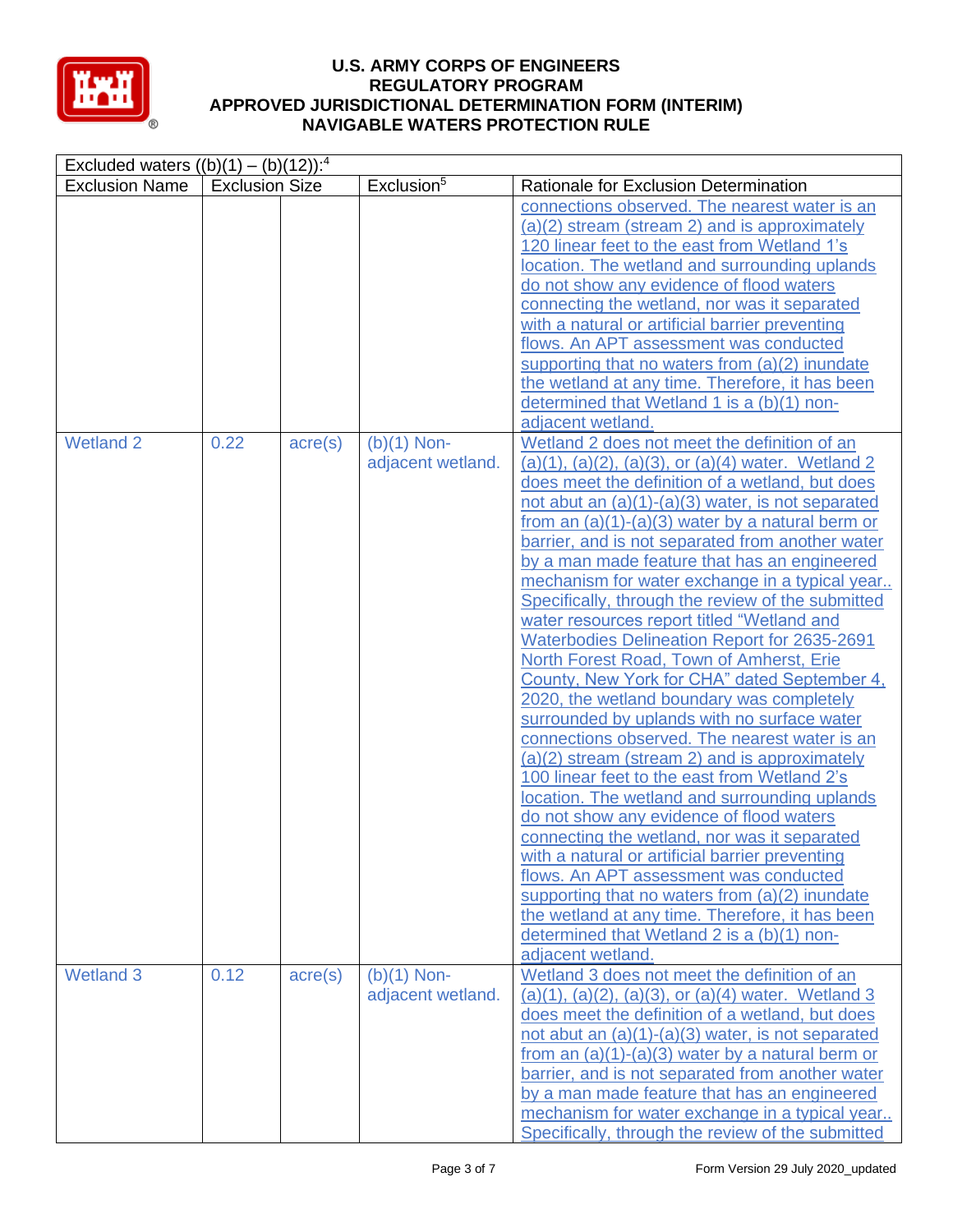

| Excluded waters $((b)(1) - (b)(12))$ : <sup>4</sup> |                       |                  |                                    |                                                                                                                                                                                                                                                                                                                                                                                                                                                                                                                                                                                                                                                                                                                                                                                                                                                                                                                                                                                                                                                                                                                                                                                                                                                                                                                                                         |  |  |  |
|-----------------------------------------------------|-----------------------|------------------|------------------------------------|---------------------------------------------------------------------------------------------------------------------------------------------------------------------------------------------------------------------------------------------------------------------------------------------------------------------------------------------------------------------------------------------------------------------------------------------------------------------------------------------------------------------------------------------------------------------------------------------------------------------------------------------------------------------------------------------------------------------------------------------------------------------------------------------------------------------------------------------------------------------------------------------------------------------------------------------------------------------------------------------------------------------------------------------------------------------------------------------------------------------------------------------------------------------------------------------------------------------------------------------------------------------------------------------------------------------------------------------------------|--|--|--|
| <b>Exclusion Name</b>                               | <b>Exclusion Size</b> |                  | Exclusion <sup>5</sup>             | Rationale for Exclusion Determination                                                                                                                                                                                                                                                                                                                                                                                                                                                                                                                                                                                                                                                                                                                                                                                                                                                                                                                                                                                                                                                                                                                                                                                                                                                                                                                   |  |  |  |
|                                                     |                       |                  |                                    | water resources report titled "Wetland and<br><b>Waterbodies Delineation Report for 2635-2691</b><br>North Forest Road, Town of Amherst, Erie<br>County, New York for CHA" dated September 4,<br>2020, the wetland boundary was completely<br>surrounded by uplands with no surface water<br>connections observed. The nearest water is an<br>(a)(2) stream (stream 2) and is approximately<br>250 linear feet to the east from Wetland 3's<br>location. The wetland and surrounding uplands<br>do not show any evidence of flood waters<br>connecting the wetland, nor was it separated<br>with a natural or artificial barrier preventing<br>flows. An APT assessment was conducted<br>supporting that no waters from (a)(2) inundate<br>the wetland at any time. Therefore, it has been<br>determined that Wetland 3 is a (b)(1) non-<br>adjacent wetland.                                                                                                                                                                                                                                                                                                                                                                                                                                                                                           |  |  |  |
| <b>Wetland 4</b>                                    | 0.07                  | $\text{acre}(s)$ | $(b)(1)$ Non-<br>adjacent wetland. | Wetland 4 does not meet the definition of an<br>$(a)(1), (a)(2), (a)(3),$ or $(a)(4)$ water. Wetland 3<br>does meet the definition of a wetland, but does<br>not abut an $(a)(1)-(a)(3)$ water, is not separated<br>from an $(a)(1)-(a)(3)$ water by a natural berm or<br>barrier, and is not separated from another water<br>by a man made feature that has an engineered<br>mechanism for water exchange in a typical year<br>Specifically, through the review of the submitted<br>water resources report titled "Wetland and<br><b>Waterbodies Delineation Report for 2635-2691</b><br>North Forest Road, Town of Amherst, Erie<br>County, New York for CHA" dated September 4,<br>2020, the wetland boundary was completely<br>surrounded by uplands with no surface water<br>connections observed. The nearest water is an<br>(a)(2) stream (stream 2) and is approximately<br>100 linear feet to the southeast from Wetland 4's<br>location. The wetland and surrounding uplands<br>do not show any evidence of flood waters<br>connecting the wetland, nor was it separated<br>with a natural or artificial barrier preventing<br>flows. An APT assessment was conducted<br>supporting that no waters from (a)(2) inundate<br>the wetland at any time. Therefore, it has been<br>determined that Wetland 3 is a (b)(1) non-<br>adjacent wetland. |  |  |  |
| <b>Wetland 5</b>                                    | 0.04                  | $\text{acre}(s)$ | $(b)(1)$ Non-<br>adjacent wetland. | Wetland 5 does not meet the definition of an<br>$(a)(1)$ , $(a)(2)$ , $(a)(3)$ , or $(a)(4)$ water. Wetland 5<br>does meet the definition of a wetland, but does                                                                                                                                                                                                                                                                                                                                                                                                                                                                                                                                                                                                                                                                                                                                                                                                                                                                                                                                                                                                                                                                                                                                                                                        |  |  |  |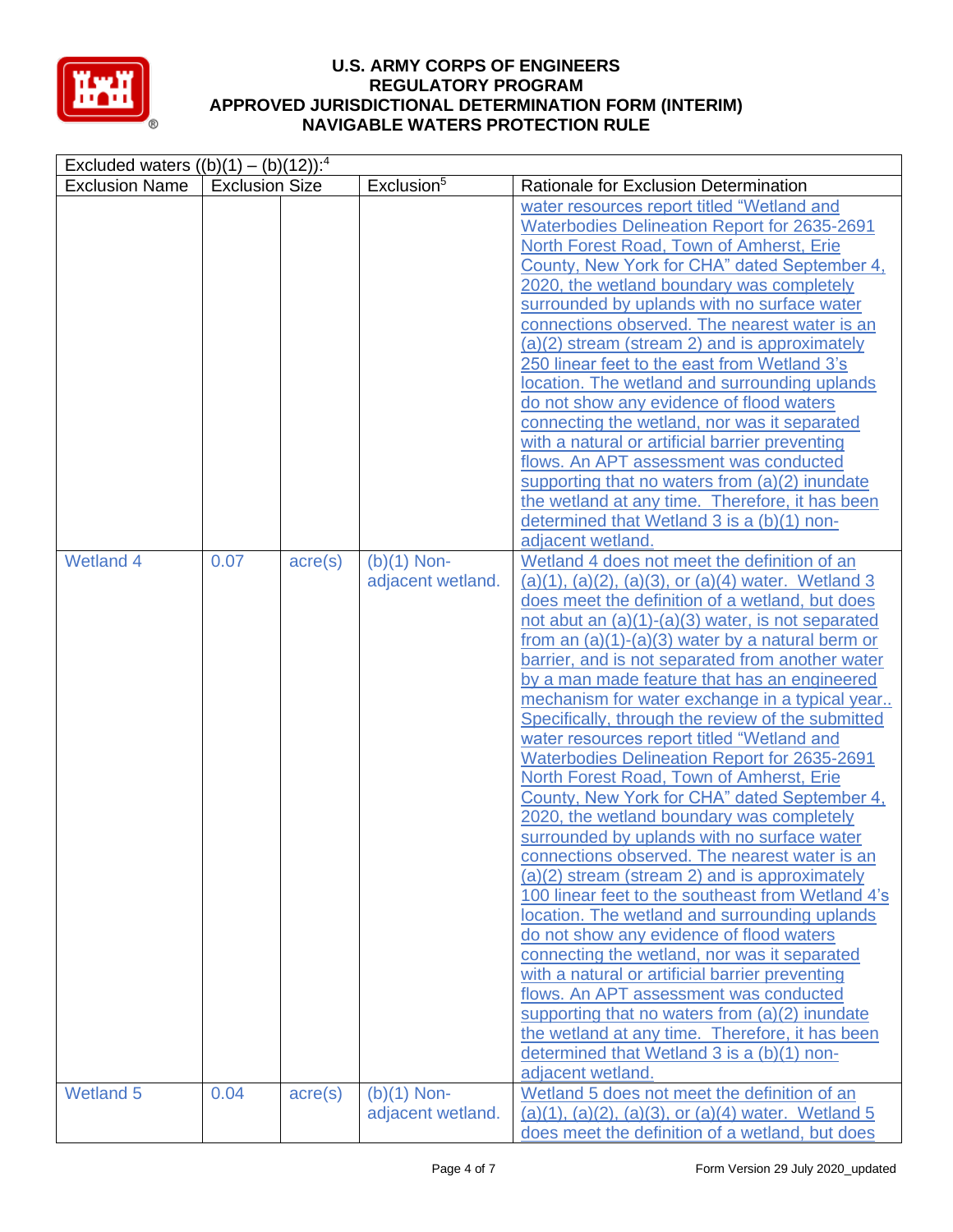

| Excluded waters $((b)(1) - (b)(12))$ : <sup>4</sup> |                       |                |                                                                                                     |                                                                                                                                                                                                                                                                                                                                                                                                                                                                                                                                                                                                                                                                                                                                                                                                                                                                                                                                                                                                                                                                                                                                                                                       |
|-----------------------------------------------------|-----------------------|----------------|-----------------------------------------------------------------------------------------------------|---------------------------------------------------------------------------------------------------------------------------------------------------------------------------------------------------------------------------------------------------------------------------------------------------------------------------------------------------------------------------------------------------------------------------------------------------------------------------------------------------------------------------------------------------------------------------------------------------------------------------------------------------------------------------------------------------------------------------------------------------------------------------------------------------------------------------------------------------------------------------------------------------------------------------------------------------------------------------------------------------------------------------------------------------------------------------------------------------------------------------------------------------------------------------------------|
| <b>Exclusion Name</b>                               | <b>Exclusion Size</b> |                | Exclusion <sup>5</sup>                                                                              | Rationale for Exclusion Determination                                                                                                                                                                                                                                                                                                                                                                                                                                                                                                                                                                                                                                                                                                                                                                                                                                                                                                                                                                                                                                                                                                                                                 |
|                                                     |                       |                |                                                                                                     | not abut an $(a)(1)-(a)(3)$ water, is not separated<br>from an $(a)(1)-(a)(3)$ water by a natural berm or<br>barrier, and is not separated from another water<br>by a man made feature that has an engineered<br>mechanism for water exchange in a typical year<br>Specifically, through the review of the submitted<br>water resources report titled "Wetland and<br><b>Waterbodies Delineation Report for 2635-2691</b><br>North Forest Road, Town of Amherst, Erie<br>County, New York for CHA" dated September 4,<br>2020, the wetland boundary was completely<br>surrounded by uplands with no surface water<br>connections observed. The nearest water is an<br>(a)(2) stream (stream 2) and is approximately<br>570 linear feet to the east from Wetland 5's<br>location. The wetland and surrounding uplands<br>do not show any evidence of flood waters<br>connecting the wetland, nor was it separated<br>with a natural or artificial barrier preventing<br>flows. An APT assessment was conducted<br>supporting that no waters from (a)(2) inundate<br>the wetland at any time. Therefore, it has been<br>determined that wetland 5 is a (b)(1) non-<br>adjacent wetland. |
| Stream 1                                            | 656                   | linear<br>feet | $(b)(3)$ Ephemeral<br>feature, including<br>an ephemeral<br>stream, swale,<br>gully, rill, or pool. | Stream 1 is located through the middle of the<br>subject parcel and appears to be an excavated<br>channel/drainage ditch through the site. The<br>bottom is completely made of silt and no<br>saturation, inundation, or flow was observed<br>during the site visit. The lack of vegetation and<br>leaf litter in the channel was the only evidence of<br>flow. An ATP report assessment was conducted<br>to determine typical year for the resources<br>looked at. Although the September 2020<br>resources indicated mild drought and the<br>evidence of the channel including no saturation<br>in the channel of Stream 1, no clear line pressed<br>along the bank indicating ordinary high water<br>mark, and no substrate, indicates that of<br>ephemeral flow in a typical year. Considering all<br>of the resources reviewed, the 30Sept2020 site<br>visit, and the water resources report titled<br>"Wetland and Waterbodies Delineation Report<br>for 2635-2691 North Forest Road, Town of<br>Amherst, Erie County, New York for CHA" dated<br>September 4, 2020, it has been determined that<br>Stream 1 is a (b)(3) ephemeral feature, excluded<br>water.                  |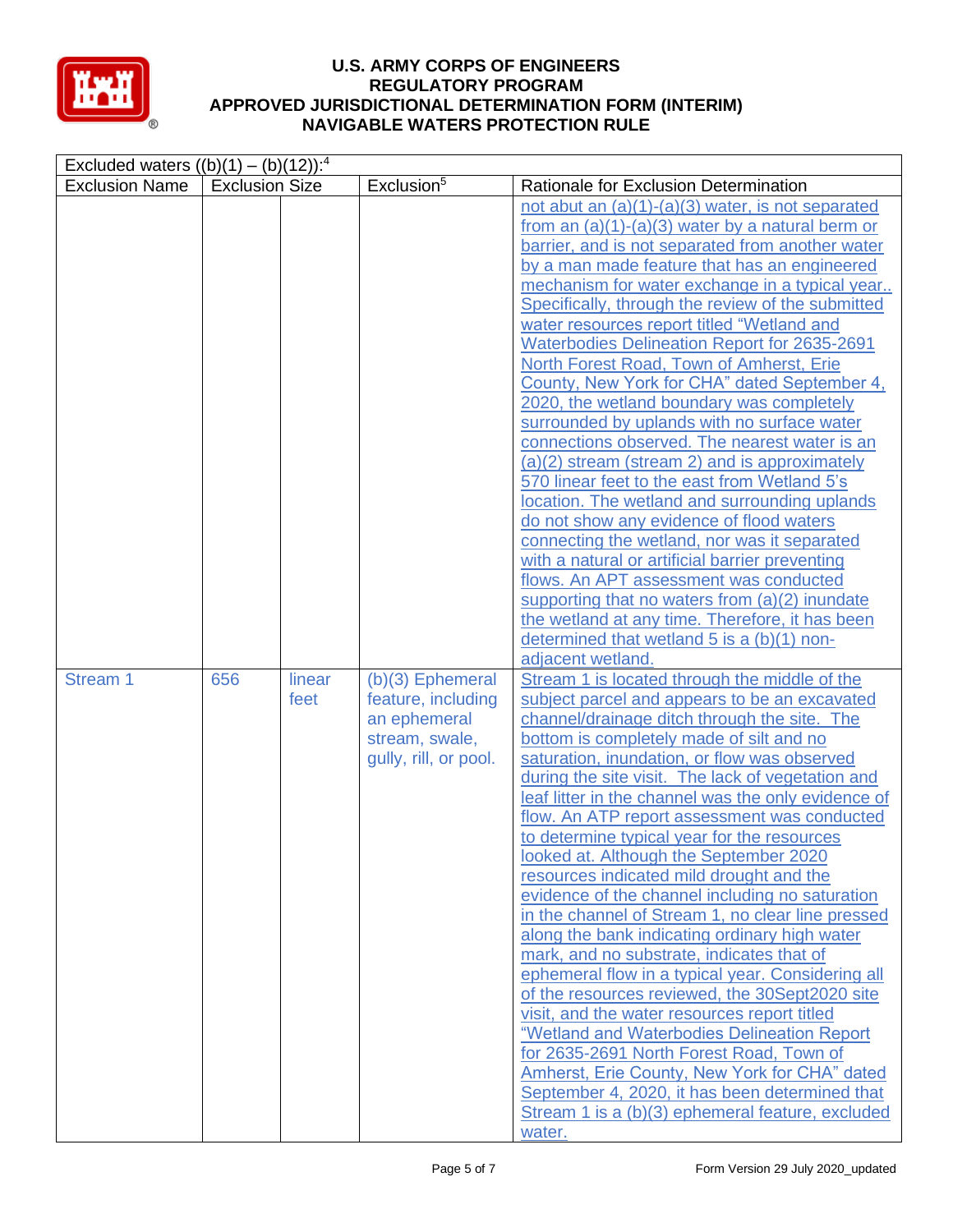

# **III. SUPPORTING INFORMATION**

**A. Select/enter all resources** that were used to aid in this determination and attach data/maps to this document and/or references/citations in the administrative record, as appropriate.

 $\boxtimes$  Information submitted by, or on behalf of, the applicant/consultant: "Wetland and Waterbodies Delineation Report for 2635-2691 North Forest Road, Town of Amherst, Erie County, New York for CHA" dated September 4, 2020, submitted by Earth Dimensions, Inc.

This information is sufficient for purposes of this AJD. Rationale: N/A

- $\Box$  Data sheets prepared by the Corps: Title(s) and/or date(s).
- ☒ Photographs: Aerial and Other: Oblique aerial imagery from https://explorer.pictometry.com/index.php – dates 2MAY2020 and 27APR2016.
- ☒ Corps site visit(s) conducted on: 30SEP2020.
- $\Box$  Previous Jurisdictional Determinations (AJDs or PJDs): ORM Number(s) and date(s).
- ☒ Antecedent Precipitation Tool: *provide detailed discussion in Section III.B*.
- ☒ USDA NRCS Soil Survey:

https://websoilsurvey.sc.egov.usda.gov/WssProduct/obaqnalvxsksd2izctziqok0/obaqnalvxsksd2izctziqok0/ 20201013\_13165701467\_21\_Hydric\_Rating\_by\_Map\_Unit.pdf – accessed on 13OCT2020.

☒ USFWS NWI maps: https://fwsprimary.wim.usgs.gov/wetlands/apps/wetlands-mapper/ - accessed 13OCT2020.

☒ USGS topographic maps: https://livingatlas.arcgis.com/topoexplorer/index.html – accessed 13OCT2020. Reviewed USGS topographics from 1985 (Quad:NY – Lockport) and 1965 (Quad: NY – Tonawanda East).

| Data Source (select)              | Name and/or date and other relevant information |
|-----------------------------------|-------------------------------------------------|
| <b>USGS Sources</b>               | $N/A$ .                                         |
| <b>USDA Sources</b>               | $N/A$ .                                         |
| <b>NOAA Sources</b>               | $N/A$ .                                         |
| <b>USACE Sources</b>              | $N/A$ .                                         |
| <b>State/Local/Tribal Sources</b> | $N/A$ .                                         |
| <b>Other Sources</b>              | $N/A$ .                                         |

#### **Other data sources used to aid in this determination:**

**B. Typical year assessment(s):** The APT pulls precipitation data from NOAA's Daily Global Historical Climatology Network. The APT evaluates normal precipitation conditions based on the three 30-day periods preceding the observation date. For each period, a weighted condition value is assigned by determining whether the 30-day precipitation total falls within, above, or below the 70th and 30th percentiles for totals from the same date range over the preceding 30 years. The APT then makes a determination of "normal," "wetter than normal," or "drier than normal" based on the condition value sum. The APT also displays results generated via the Palmer Drought Severity Index (PDSI) and the University of Delaware WebWIMP.

An APT evaluation was run for the on-site Corps of Engineers' inspection of 30SEP2020, associated Oblique Aerial Imagery for 2May2020 and 27APR2016, and the date of the wetland delineation performed by Earth Dimensions, Inc., 1SEP2020. The evaluation was run for weather stations in the vicinity of the site. Results indicate mild drought for September 2020 with a ATP result of drier than normal conditions. For May 2020, moderate wetness was observed and normal conditions were reported for the ATP result. For the April 2016 report, the report indicated